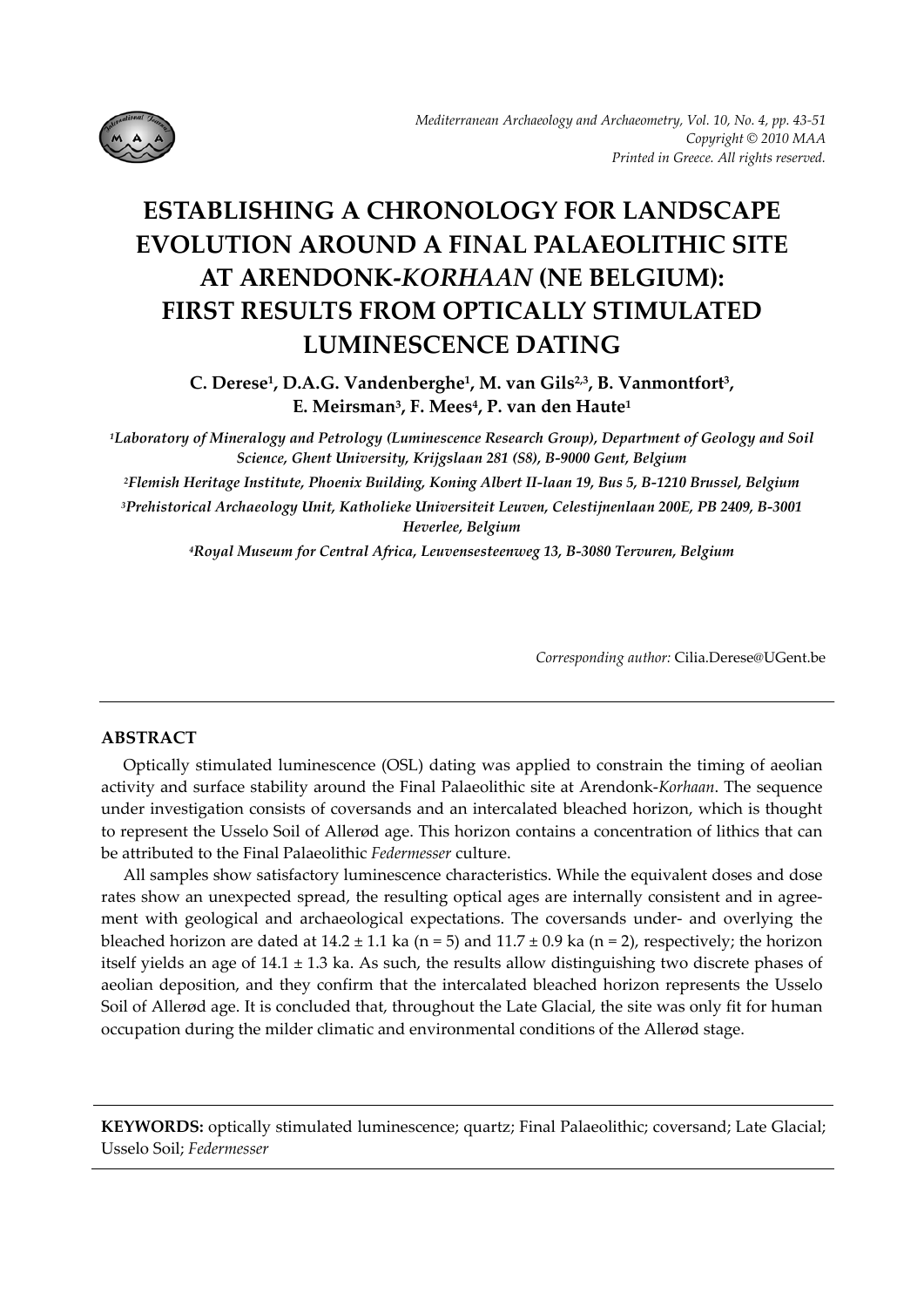## **INTRODUCTION**

In the coversand area of NE Belgium, the earliest traces of human presence after the Weichselian Last Glacial Maximum (LGM) are located in the Usselo Soil of Allerød age (13.0 – 14.0 ka calBP; Hoek, 2001), which is a wide‐ spread marker horizon in the Late Glacial sandy sequences that are spread all over N Europe (Kaiser et al., 2009). The traces mainly consist of lithic artefacts, which, based on their technological and typological characteristics, are attributed to the Final Palaeolithic *Feder‐ messer‐gruppen*. The *Federmessergruppen* mainly occupied open‐air sites and presumably had a nomadic lifestyle (De Bie and Vermeersch, 1998); this way of life made them vulnerable to changing climatic and environmental condi‐ tions.

As to why the *Federmesser* tradition disap‐ peared from the area, remains to be established. It might relate to the abrupt and drastic envi‐ ronmental and climatic changes at the Al‐ lerød/Late Dryas transition, such as extensive forest fires, severe cooling-down and reintensification of aeolian activity (De Bie and Vermeersch, 1998). It is clear that gaining in‐ sight into the environmental settings of *Feder‐ messer* sites will improve our knowledge on the rise, development and fall of the culture. This requires a reliable chronological framework for the landscape evolution and environmental change around the archaeological sites.

The objective of the present study is to estab‐ lish a chronology for coversand accumulation at the *Federmesser* site of Arendonk‐*Korhaan* using the optically stimulated luminescence dating method. This research is part of a more extensive study that aims at establishing a solid chronological framework for the evolution of climate and landscape around some of the most important Final Palaeolithic settlements in the NW European lowlands.

# **GEOLOGICAL SETTING AND PROFILE DESCRIPTION**

The investigated site at Arendonk‐*Korhaan* (Fig. 1a) is located in the Campine lowland plain (NE Belgium). It forms part of an extensive site complex, known as Landschap De Liereman‐*Duinengordel*, which is located on the border between the municipalities of Oud‐ Turnhout and Arendonk. The investigated pro‐ file is situated on an elongated NE‐SW oriented coversand ridge (locally known as "*De Kor‐ haan*"), which defines the southernmost border of a larger ridge system (Fig. 1b). A swampy depression is present south of the ridge (Meirsman et al., 2008).





**Fig. 1: (a) Schematic map of Belgium, showing the main aeolian sedimentation areas and the location of the investigated site (filled circle); (b) Digital eleva‐ tion map of the coversand ridge complex and the ar‐ chaeological site Landschap De Liereman –** *Duinen‐ gordel***. The coversand ridge** *"Korhaan"* **is marked with a dashed line, the location of the investigated profile with an open circle. Elevated areas are shown in brown and white (highest), the depression areas in green and light blue (lowest).**

In this study, one profile near the ridge crest has been investigated (Fig. 2); it is described in detail by Meirsman et al. (2008). The profile shows a sedimentary sequence of about 1.5 m, which consists of coversands intercalated by a bleached horizon and capped by a podzol. The lowermost unit, with an average thickness of ~50 cm in the profile, is made up of alternating layers of coarse‐ and fine‐grained sands with an oblique stratification; the layers probably repre‐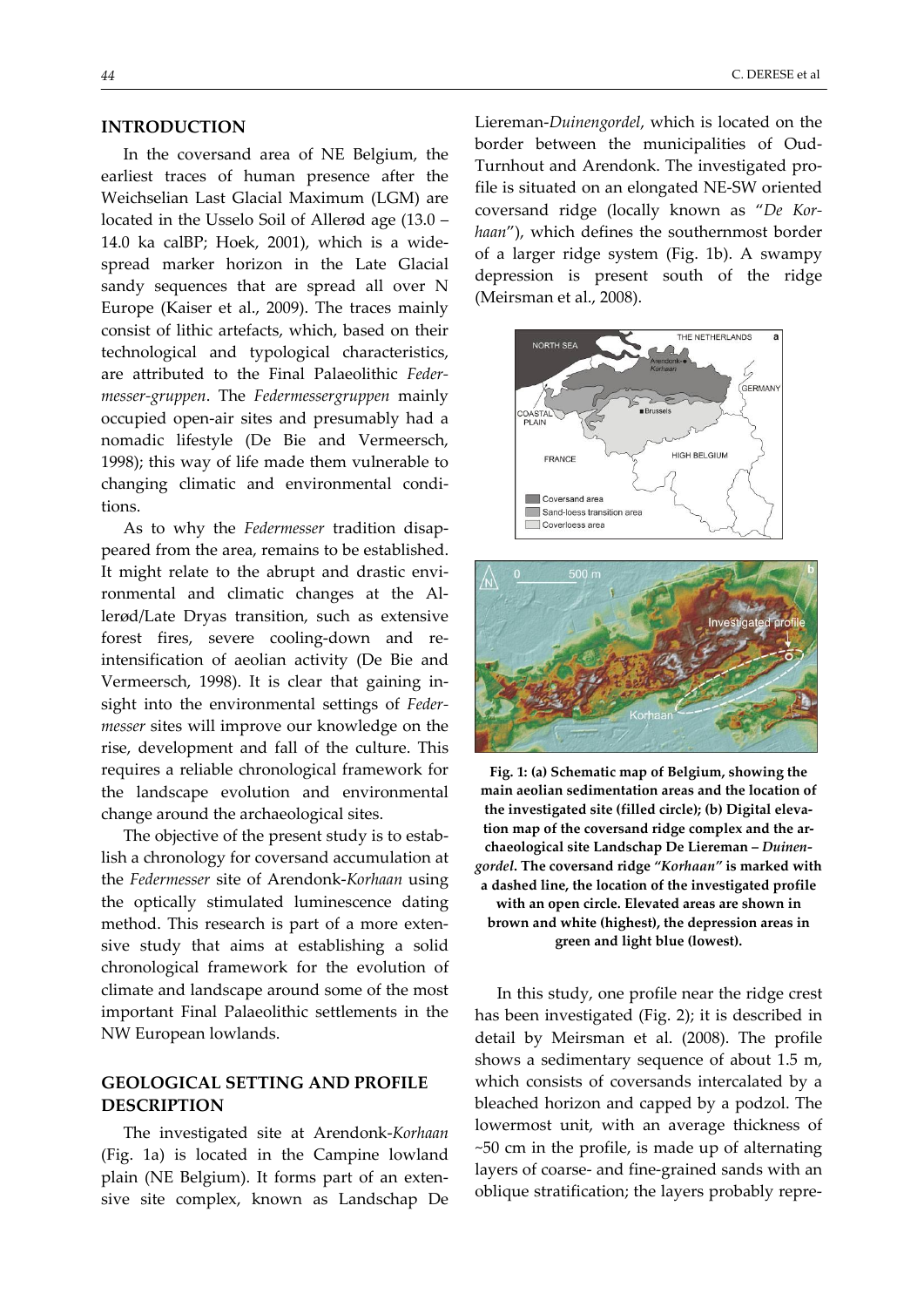sent the prograding slip face of the coversand ridge. This unit is capped by horizontally lay‐ ered sands with a thickness of 5‐10 cm, sepa‐ rated from the overlying sands by a 10‐20 cm thick bleached horizon with similar sedimen‐ tary characteristics. This bleached horizon fol‐ lows the relief of the coversand ridge and laterally grades into a peat layer close to the depres‐ sion. Meirsman et al. (2008) distinguish two subunits within this layer: (1) a white sandy unit, and (2) a light grey slightly loamy unit, in which most of the Final Palaeolithic artefacts are concentrated. The bleached layer is covered by 60‐70 cm of yellow‐coloured aeolian sands with a more massive bedding. A ~30 cm thick podzol has developed in the top of this sandy unit; this podzol is partly disturbed by plough‐ ing marks.



Fig. 2: Schematic representation of the sampled profile (adapted from Meirsman et al., 2008). 1: podzol, 2: illuviation horizon of podzol, 3: Younger Coversand II, 4: silty part of Usselo horizon, 5: sandy part of Usselo horizon, 6: **horizontally stratified Younger Coversand I, 7: obliquely stratified Younger Coversand I. The location of the samples for luminescence dating is indicated with filled circles.**

Based on the stratigraphic position and lithological characteristics of the bleached hori‐ zon and on the intercalated archaeological finds, this layer is thought to be equivalent to the Usselo Soil of Allerød age (13.0 – 14.0 ka calBP). This interpretation is corroborated by optical dating results that were previously ob‐ tained in another profile on the coversand ridge. In this profile, situated about 25 m to the west of the profile investigated here, ages of  $14.5 \pm 1.1$  ka and  $14.8 \pm 1.2$  ka were obtained for two samples taken below the Usselo Soil (Van‐ denberghe, 2005). Based on their stratigraphical position under‐ and overlying the Usselo Soil, the sandy deposits can be interpreted as the equivalents of the Older Coversands II and/or Younger Coversands I, and the Younger Cover‐ sands II, respectively (Meirsman et al., 2008), which are assumed to be deposited from the

final phase of the Late Pleniglacial onwards and during the Late Glacial (Kasse et al., 2007).

# **SAMPLING, SAMPLE PREPARATION AND ANALYTICAL FACILITIES**

Eight samples for OSL dating were collected by gently hammering stainless steel cylinders into the freshly cleaned sediment exposure. A high-resolution sampling strategy was adopted, with multiple samples being taken from each sediment unit; one sample was collected from the intercalated bleached horizon (Fig. 2). About 1 kg of the surrounding sediment was collected for laboratory dose rate determina‐ tion. Three undisturbed sediment samples (one per sedimentary unit) were taken for evaluation of the time‐averaged water content.

Coarse (180‐212 μm) quartz grains were ex‐ tracted from the inner cores of the sampling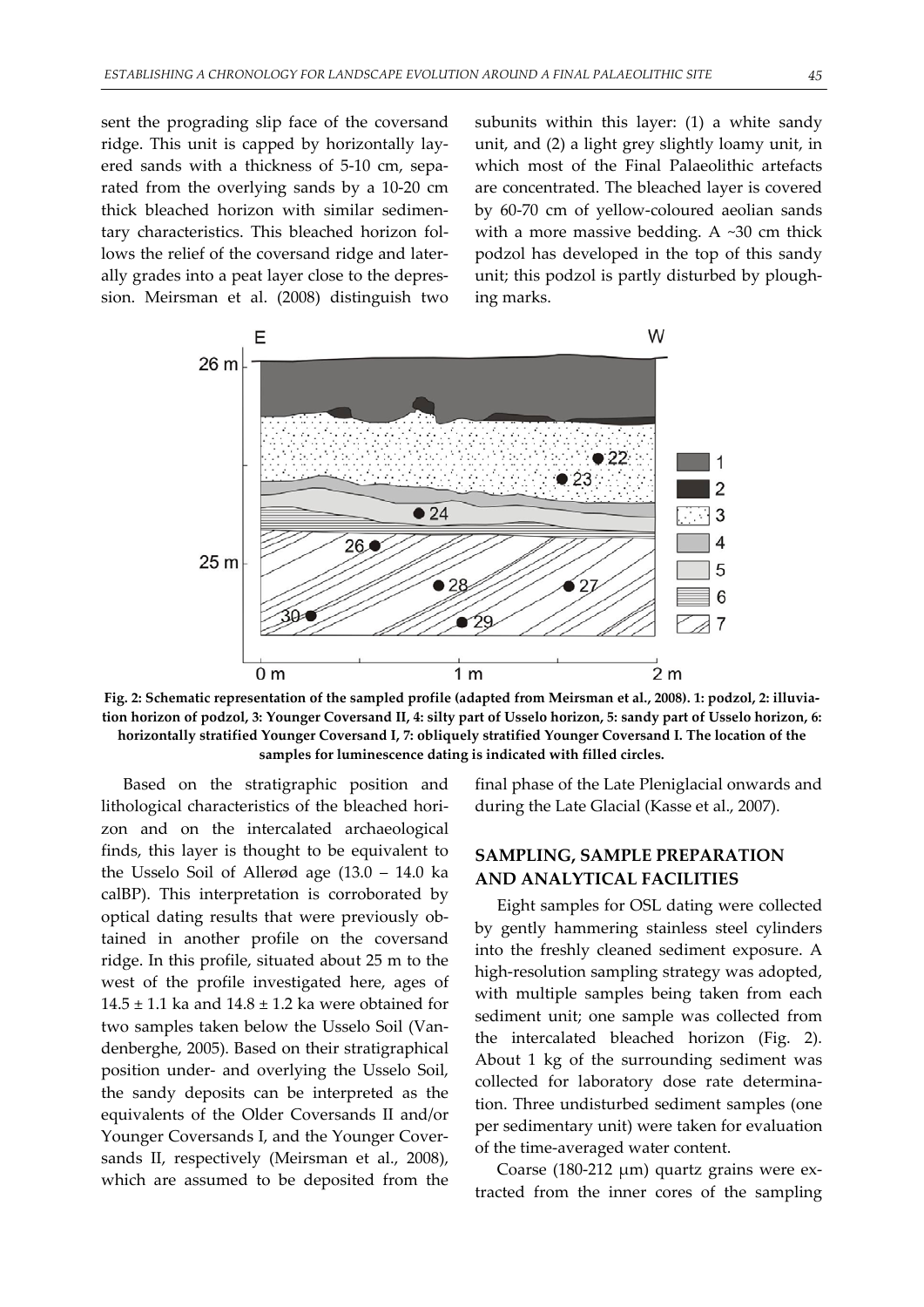tubes in the conventional manner (HCl,  $H_2O_2$ , sieving, HF). The purity of the quartz extracts was confirmed by the absence of a significant infrared stimulated luminescence (IRSL) re‐ sponse at  $60^{\circ}$ C to a large (~50 Gy) regenerative beta dose. The sensitivity to infrared was de‐ fined as significant if the resulting signal amounted to more than 10% of the correspond‐ ing OSL signal (Vandenberghe, 2004) or if the IR depletion ratio deviated more than 10% from unity (Duller, 2003). All OSL measurements were performed in an automated Risø TL/OSL‐ DA-12 reader, equipped with blue  $(470 \pm 30 \text{ nm})$ LEDs and an IR laser diode (830 nm). The quartz luminescence emissions were detected through 7.5 mm of Hoya U‐340 UV filter. De‐ tails on the measurement apparatus can be found in Bøtter‐Jensen et al. (2003).

Determination of the dose rate was based on low-level gamma-ray spectrometry in the laboratory. The sediment was oven dried (at 110°C until constant weight), homogenised and pul‐ verised. A subsample of ~140 g was subsequently cast in wax and stored for one month before being measured on top of the detector. Details on the experimental setup, spectrum evaluation and radionuclide concentration cal‐ culation can be found in Vandenberghe (2004) and De Corte et al. (2006).

#### **EQUIVALENT DOSE DETERMINATION**

Equivalent doses were determined using the single‐aliquot regenerative‐dose (SAR) protocol (Murray and Wintle, 2000). Optical stimulation with blue LEDs was for 40 s at 125°C; a preheat of 240°C for 10 s and a test dose cutheat to 160°C were adopted. After the measurement of each test dose signal, a high‐temperature bleach was performed by stimulation with the blue diodes for 40 s at 280°C (Murray and Wintle, 2003). The initial 0.32 s of the decay curve mi‐ nus a background integrated between 1.44 and 2.08 s was used in all calculations. In all sam‐ ples, the quartz OSL signal is dominated by the fast component (Fig. 3, inset). The doseresponse curves can be well represented by single saturating exponential functions (Fig. 3); recycling ratios are close to unity and recupera‐ tion values are low (<0.5%). This illustrates the generally good behaviour of the samples in the SAR protocol.



Fig. 3: Illustrative dose-response curve and natural OSL decay curve (inset) for an aliquot of 180-212 µm quartz grains extracted from sample GLL-080722. The solid line is the fit of the data to a single saturated exponential function. The open triangles represent recycling points. The equivalent dose (ED) is obtained by interpolation of **the sensitivity‐corrected natural OSL signal (filled square) on the corrected growth curve.**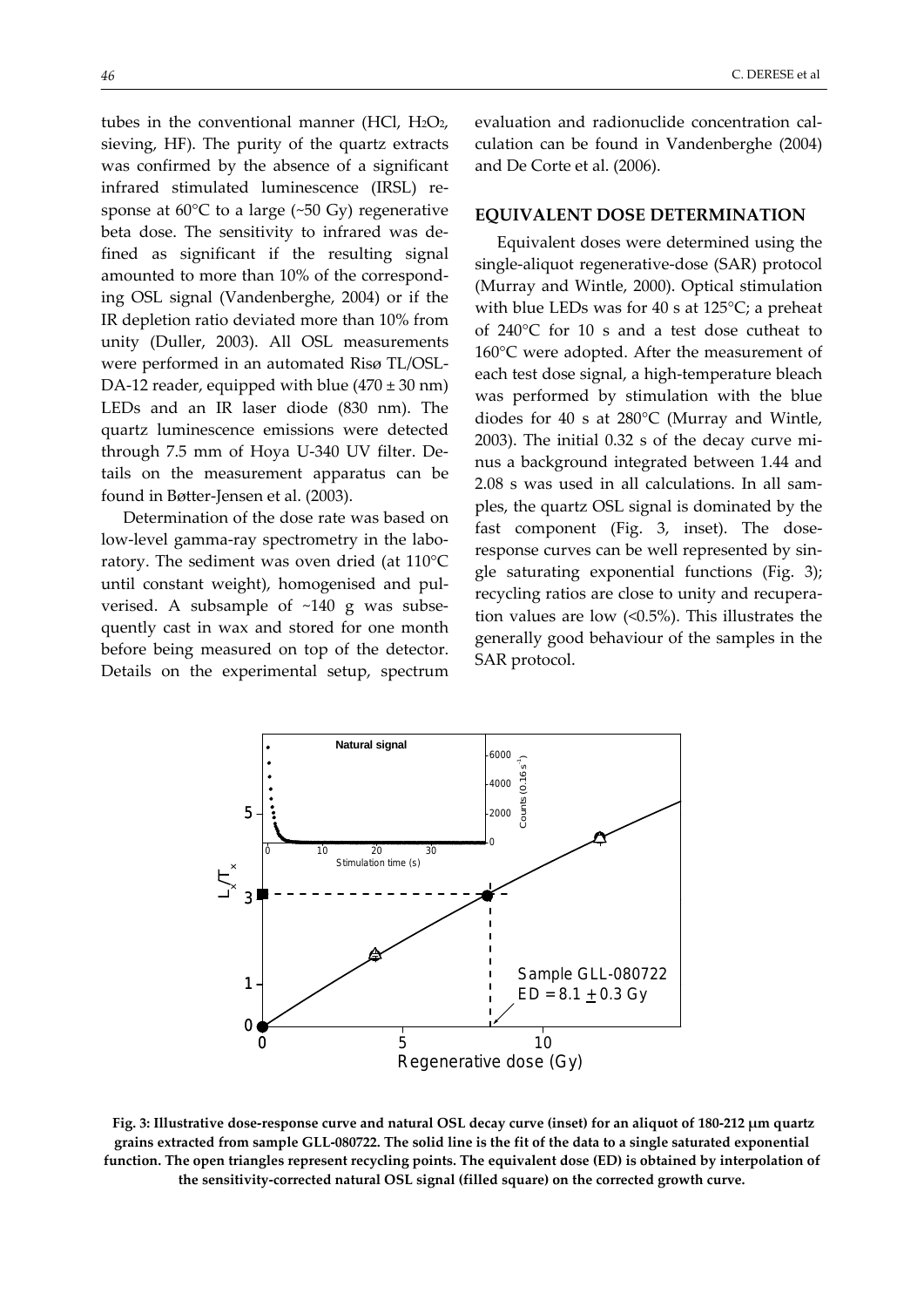A dose recovery test was carried out, in which three natural aliquots of each sample were bleached using the blue diodes at room temperature (2 times 250 s, with a 10 ks pause in between), and given a laboratory dose close to the expected natural dose before any heat treatment was applied. For each sample, the measured dose does not differ from the given dose by more than 10% and the overall average measured to given dose ratio is  $1.05 \pm 0.01$  (n = 24); the corresponding overall average recycling ratio is  $0.98 \pm 0.01$ , while the recuperated signal amounts to  $0.21 \pm 0.03\%$  of the sensitivitycorrected natural OSL signal. The results from the dose recovery tests indicate that the SAR protocol is able to measure laboratory doses given prior to any heat treatment with reason‐ able accuracy.

For each sample, 18 replicate measurements of the equivalent dose were made. The average values  $(\pm 1)$  standard error) are summarised in Fig. 4a and Table 1. The equivalent doses show no clear increase with depth, and show a rela‐ tively large spread throughout the profile. This spread is unexpected, for a number of reasons: (1) both sediment units consist of a very similar and rather homogeneous body of quartz‐rich sand, so that the dose rate is not expected to vary significantly throughout the profile (or at least within each unit); (2) several studies indi‐ cate that aeolian sandy sediments in the NW European lowlands have been well‐bleached (Derese et al., 2009; Vandenberghe, 2004; Van‐ denberghe et al., 2003; 2009); (3) there are no macroscopic indications for large-scale postdepositional disturbance (such as bioturbation) of the investigated profile.



Fig. 4: Plot of the (a) equivalent doses, (b) dose rates, and (c) resulting optical ages as a function of the stratigraphic position of the samples (not on scale). The error bars represent the random uncertainty (10) only.

**Table 1: Summary of the radionuclide activities, estimated time‐averaged moisture contents, calculated dose** rates, equivalent doses (De), optical ages, and random ( $\sigma$ .), systematic ( $\sigma$ <sub>sys</sub>) and total ( $\sigma$ <sub>tot</sub>) uncertainties. The uncertainties mentioned with the dosimetry and De data are random; all uncertainties represent 10. All sources **of systematic uncertainty were assessed following Vandenberghe (2004; see also Vandenberghe et al, 2004). The uncertainties were propagated following the error assessment system as outlined in Aitken (1985, appendix B).**

| Sample<br>GLL-code | Depth<br>(cm) | 234Th       | $^{226}Ra$<br>$(Bq kg^{-1})$ $(Bq kg^{-1})$             | 210P <sub>b</sub><br>$(Bq kg-1)$          | 232Th<br>$(Bq kg-1)$ | 40K<br>$(Bq kg-1)$ | Water<br>(%) | Total<br>Content Dose rate<br>$(Gv \text{ ka}^{-1})$ | $D_e$<br>(Gy) | Age $\sigma_r$<br>(ka) (%) | $\sigma_{\rm sys}$<br>(%) | $\sigma_{\rm tot}$ |      |
|--------------------|---------------|-------------|---------------------------------------------------------|-------------------------------------------|----------------------|--------------------|--------------|------------------------------------------------------|---------------|----------------------------|---------------------------|--------------------|------|
|                    |               |             |                                                         |                                           |                      |                    |              |                                                      |               |                            |                           | (%)                | (ka) |
| 080722             | 57            |             | $4.5 \pm 0.5$ $5.9 \pm 0.1$ $5.6 \pm 0.8$ $5.0 \pm 0.1$ |                                           |                      | $89 + 2$           | $5 + 1$      | $0.67 \pm 0.01$ 7.9 $\pm$ 0.2 11.9 3.2 7.8 8.4 1.0   |               |                            |                           |                    |      |
| 080723             | 67            |             | $5.8 \pm 1.2$ $6.8 \pm 0.2$ $6.9 \pm 0.9$ $5.2 \pm 0.2$ |                                           |                      | $99 + 2$           | $5 + 1$      | $0.72 \pm 0.01$ $8.2 \pm 0.2$ 11.5 2.8 7.8 8.3 0.9   |               |                            |                           |                    |      |
| 080724             | 80            |             | $3.4 \pm 0.7$ $3.3 \pm 0.2$ $3.1 \pm 0.8$ $2.6 \pm 0.1$ |                                           |                      | $54 \pm 2$         | $4 + 1$      | $0.47 \pm 0.01$ 6.7 $\pm$ 0.2 14.1 3.7 8.2 9.0 1.3   |               |                            |                           |                    |      |
| 080725             | 97            | $3.7 + 0.7$ | $4.8 \pm 0.2$ $5.1 \pm 0.8$ $3.7 \pm 0.2$               |                                           |                      | $64 \pm 1$         | $6 + 2$      | $0.53 \pm 0.01$ $8.1 \pm 0.1$ 15.2 2.9 7.4 8.0 1.2   |               |                            |                           |                    |      |
| 080728             | 116           |             | $5.2 \pm 0.8$ $5.6 \pm 0.4$ $4.7 \pm 0.7$ $4.0 \pm 0.1$ |                                           |                      | $72 + 2$           | $6 + 2$      | $0.56 \pm 0.01$ $8.0 \pm 0.3$ 14.4 3.8 7.3 8.2 1.2   |               |                            |                           |                    |      |
| 080727             | 118           |             | $5.5 \pm 0.8$ $5.4 \pm 0.2$ $4.8 \pm 0.6$ $4.0 \pm 0.1$ |                                           |                      | $79 + 2$           | $6 + 2$      | $0.58 \pm 0.01$ $7.1 \pm 0.1$ 12.2 2.7 7.2 7.7 0.9   |               |                            |                           |                    |      |
| 080726             | 129           | $4.2 + 0.7$ |                                                         | $4.0 \pm 0.2$ $3.4 \pm 0.6$ $3.1 \pm 0.2$ |                      | $49 \pm 1$         | $6 + 2$      | $0.45 \pm 0.01$ $6.8 \pm 0.2$ 15.2 3.6 7.7 8.5 1.3   |               |                            |                           |                    |      |
| 080729             | 135           | $5.3 + 0.7$ | $4.9 + 0.1$                                             | $4.9 \pm 0.9$                             | $4.0 \pm 0.1$        | $72 + 1$           | $6 + 2$      | $0.55 \pm 0.01$ $7.8 \pm 0.2$ 14.1 3.5 7.3 8.1 1.1   |               |                            |                           |                    |      |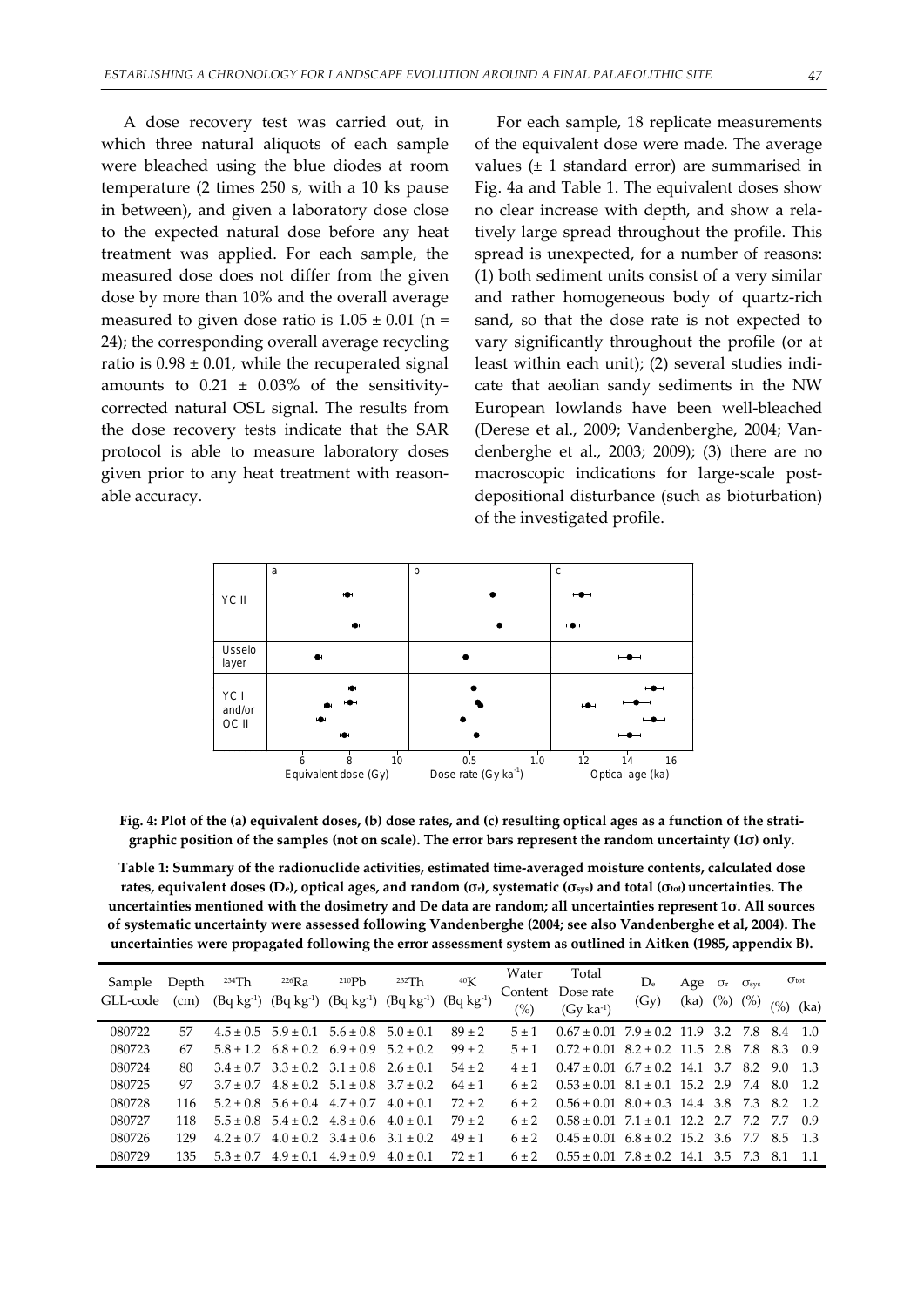## **DOSE RATE DETERMINATION**

The dosimetric information is summarised in Table 1. Radionuclide activity concentrations were converted to dose rates using factors de‐ rived from the nuclear energy releases tabulated by Adamiec and Aitken (1998). A factor of 0.9 ( $\pm$  5% relative uncertainty) was adopted to correct the external beta dose rates for the ef‐ fects of attenuation and etching (Mejdahl, 1979). An internal dose rate in quartz grains of  $0.010 \pm$ 0.002 Gy/ka was assumed (Vandenberghe et al., 2008). The evaluation of the time‐averaged moisture content, and the corresponding correc‐ tion for it of the dose rates, was performed fol‐ lowing the procedure outlined in Aitken (1985). The time-averaged moisture content was chosen to be equal to the present-day moisture content (~4‐6%); a much higher water percentage is unlikely due to the location of the site and the nature of the sediments. An increase in the water content of 1% results in an equal increase in the optical age. The contribution from cosmic radiation was calculated following Prescott and Hutton (1994) and a relative systematic uncer‐ tainty of 15% was associated with this value.

The total dose rates are relatively low, due to the quartz-rich nature of the sediments; the values range from  $\sim 0.4$  to  $\sim 0.7$  Gy ka<sup>-1</sup>, and the variation throughout the profile (Fig. 4b) broadly matches the pattern observed for the equivalent doses (Fig. 4a). The dose rates for the sediment unit overlying the bleached horizons (samples GLL‐080722 and ‐23) are somewhat higher than the values for the horizon itself as well as for the underlying sediments (~0.7 Gy ka<sup>-1</sup> vs ~0.5-0.6 Gy ka<sup>-1</sup>). It remains to be established whether or not this originates with pod‐ zolisation in the overlying unit. However, we observed no disequilibrium in the 238U series and the activity concentrations of all measured radionuclides are higher (Table 1); it thus seems unlikely that preferential post‐depositional re‐ distribution of radionuclides has affected the dose rate of this uppermost sediment unit. As the total dose rate is dominated by contribu‐ tions from cosmic rays and  $40K$  (both ~30-40%), minor variations in <sup>238</sup>U daughter activity concentrations are not expected to lead to signifi‐ cant uncertainties in the age determination.

## **OPTICAL AGE DETERMINATION**

Table 1 summarises all the information rele‐ vant to the age and uncertainty calculation. In Fig. 4c, the optical ages are plotted according to the stratigraphic position of the samples. As the sources of systematic uncertainty (e.g. source calibration, conversion factors, cosmic radia‐ tion, internal radioactivity) are largely shared between the samples, only the random uncertainty  $(-3 - 4\%)$  is considered to evaluate the internal consistency of the ages. Within this un‐ certainty, the age results are generally in agreement with the stratigraphic position of the samples; the dataset for each sediment unit shows no increase with depth. One sample from the deposits underlying the bleached ho‐ rizon (sample GLL‐080727) yields an age of 12.2 ± 0.3 ka (1 random uncertainty), which appears significantly younger than the other dates ob‐ tained for this unit (~14‐15 ka). Assuming that the set of ages reflects a single depositional event (within the limit on the time‐resolution that can be achieved using OSL dating), the Q test (Dean and Dixon, 1951) was used to test whether this value represents an outlier; it was found that the date of  $12.2 \pm 0.3$  ka is not significantly different from the other values at the 95% confidence level. This variability illustrates the importance of obtaining several age estimates for a single sedimentary unit.

An average optical age of  $14.2 \pm 1.1$  ka (n = 5) was obtained for the sediment unit underlying the bleached horizon, while the overlying unit is dated at  $11.7 \pm 0.9$  ka (n = 2); the sample from the bleached horizon yields an age of  $14.1 \pm 1.3$ ka. These dates are in agreement with the expected Late Glacial age of the profile, which is based on the interpretation of the archaeological finds (lithics of the *Federmessergruppen*) in a horizon that on stratigraphic grounds was thought to represent the Usselo Soil of Allerød age (13.0 – 14.0 ka calBP; Hoek, 2001). More‐ over, the dates for the lowermost sediment unit  $(14.2 \pm 1.1 \text{ ka})$ , on average) are consistent with the two optical ages of  $14.5 \pm 1.1$  ka and  $14.8 \pm 1.1$ 1.2 ka that were previously obtained on an equivalent profile at Arendonk‐*Korhaan* (Van‐ denberghe, 2005).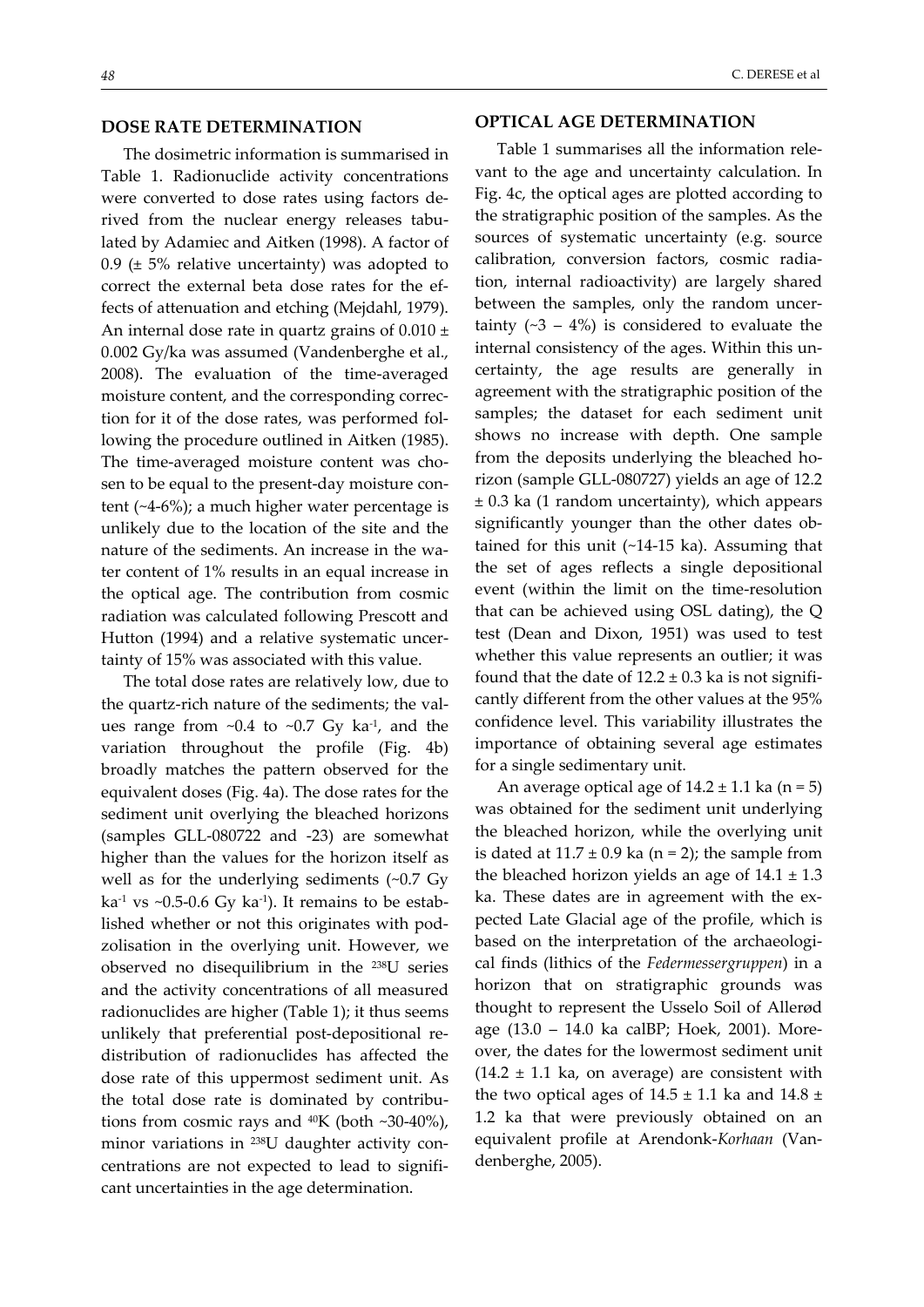#### **DISCUSSION AND CONCLUSIONS**

The optical ages confirm that the bleached horizon represents the Usselo Soil of Allerød age, and point at two discrete aeolian phases.

A first phase is dated at  $14.2 \pm 1.1$  ka (n = 5). It cannot be established whether the corresponding aeolian unit is equivalent to the Younger Coversand I and/or the Older Cover‐ sand II; the Lower Loamy Bed of presumed Bølling age ‐ which is a diagnostic horizon that separates the two units in the classic lithostrati‐ graphical record (Kasse, 2002) ‐ is not observed. However, the optical ages for this unit range from  $12.2 \pm 0.9$  ka to  $15.2 \pm 1.3$  ka. This may indicate that, despite the climatic improvement, aeolian deposition continued from the Late Pleniglacial into the Late Glacial, as previously pointed out by Kasse et al. (2007). The aeolian activity resulted in the development of a cover‐ sand ridge complex. The progradation of the ridges is clearly visible in the profile at Arendonk‐*Korhaan* as the oblique stratification that characterises the sediment unit underlying the Usselo Soil (Fig. 2).

The Younger Coversand I / Older Coversand II unit is capped by the Usselo Soil, of which the sedimentary component is dated at  $14.1 \pm 1.3$ ka. It reflects a period of land surface stability during the Allerød interstadial, in which the increase in temperature and humidity caused vegetation growth and soil formation. The overall amelioration of the climate allowed *Fed‐ ermesser* groups to migrate into the NW Euro‐ pean lowlands. At Arendonk‐*Korhaan*, they built an open‐air settlement under the lee of the flank of the coversand ridge, and in the immediate vicinity of water. The top of the Usselo Soil contains charcoal, as has been observed at many localities (Hoek and Bohncke, 2002). The widespread occurrence of charcoal fragments in this stratigraphic position suggests that they are related to environmental and/or climate condi‐ tions prevailing at the onset of the Late Dryas, which caused vegetation to burn down over large areas.

The Usselo Soil is overlain by a unit of aeolian sands, which have been dated at  $11.7 \pm 0.9$  ka ( $n = 2$ ). This date, in combination with the presence of the Usselo Soil, distinguishes this aeolian phase from the previous one. These re‐ sults strongly support the existence of clearly defined aeolian phases, which was previously doubted by Koster (2005). The sediment unit is equivalent to the Younger Coversand II that is normally attributed to the Late Dryas stadial. The deposits reflect a phase of landscape insta‐ bility caused by climatic cooling, increased arid‐ ity, and the resulting decline of the vegetation cover.

As the Younger Coversand II unit contains no traces of occupation, it is concluded that *Fed‐ ermesser* groups had already disappeared from the area at about  $11.7 \pm 0.9$  ka. The changes in climate and environment at the end of the Al‐ lerød and throughout the Late Dryas may have turned the coversand ridge complex (and the Campine region in general) into an inhospitable place, which led the nomads to make tracks and never return.

This study illustrates that optical dating provides a powerful tool for establishing a chronological framework for the environmental context of archaeological sites in the West European lowlands. Very often, it is the only method that can be applied as material suitable for radiocarbon dating is either lacking, or does not directly relate to the actual evolution of the landscape. The availability of a reliable time‐ frame contributes significantly to an improved understanding of how regional climatic evolu‐ tion and environmental change may have influ‐ enced human occupation and cultural devel‐ opment.

Further optical dating studies at other Final Palaeolithic sites in the NW European lowlands, in combination with micromorphological, sedimentological and palynological analyses, are underway.

This will improve our understanding of how the Late Glacial sequences should be correlated and will allow more detailed investigations into the possible relationship between Late Glacial environmental and climatic changes, and human occupation patterns.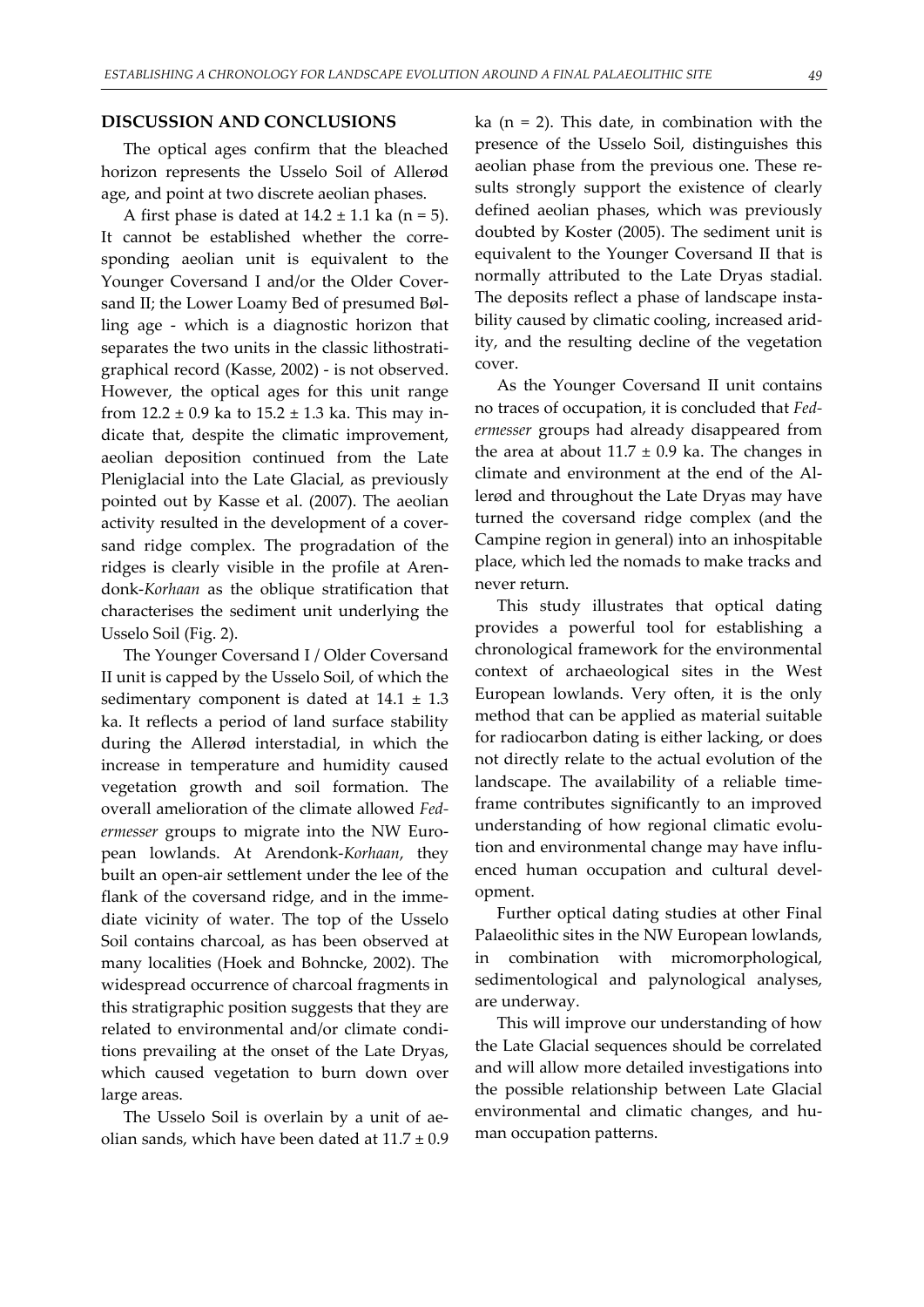## **ACKNOWLEDGEMENTS**

Luminescence research at Ghent University is financially supported by the Special Research Fund of the Ghent University (CD) and by the Research Foundation – Flanders (FWO-Vlaanderen; DV: Postdoctoral Fellow). Gilles Velghe is gratefully acknowledged for technical assistance. The participants of the 1<sup>st</sup> L.A.I.S. Symposium (9-12<sup>th</sup> of September 2009, Delphi, Greece) are thanked for stimulating discussions.

#### **REFERENCES**

Adamiec, G., Aitken, M.J., 1998. Dose‐rate conversion factors: update. Ancient TL 16: 37‐50.

- Aitken, M.J., 1985. Thermoluminescence dating. Academic Press Inc., London. 359 pp.
- Bøtter‐Jensen, L., Andersen, C.E., Duller, G.A.T., Murray, A.S., 2003. Developments in radiation, stimulation and observation facilities in luminescence measurements. Radiation Measure‐ ments 37, 535‐541.
- De Bie, M., Vermeersch, P.M., 1998. Pleistocene-Holocene transition in Benelux. Quaternary International 49/50, 29‐43.
- De Corte, F., Vandenberghe, D., De Wispelaere, A., Buylaert, J.‐P., Van den haute, P., 2006. Radon loss from encapsulated sediments in Ge gamma‐ray spectrometry for the annual radiation dose determination in luminescence dating. Czech Journal of Physics 56, D183‐D194.
- Derese, C., Vandenberghe, D., Paulissen, E., Van den haute, P., 2009. Revisiting a type locality for Late Glacial aeolian sand deposition in NW Europe: Optical dating of the dune complex at Opgrimbie (NE Belgium). Geomorphology 109, 27‐35.
- Dean, R.B., Dixon, W.J., 1951. Simplified statistics for small numbers of observations. Analytical Chemistry 23, 636‐638.
- Duller, G.A.T., 2003. Distinguishing quartz and feldspar in single grain luminescence measure‐ ments. Radiation Measurements 37, 161‐165.
- Hoek, W.Z., 2001. Vegetation response to the ~14.7 and ~11.5 ka cal.BP climate transitions: is vegetation lagging climate? Global and Planetary Change 30, 103‐115.
- Hoek, W.Z., Bohncke, S.J.P., 2002. Climatic and environmental events over the Last Termination, as recorded in The Netherlands: a review. Netherlands Journal of Geosciences/Geologie en Mijnbouw 81, 123‐137.
- Kaiser K., Hilgers A., Schlaak N., Jankowski M., Kühn P., Bussemer S., Przegiętka K., 2009. Palae‐ opedological marker horizons in northern central Europe: characteristics of lateglacial Us‐ selo and Finow soils. Boreas 38, 59‐609.
- Kasse, C., 2002. Sandy aeolian deposits and environments and their relation to climate during the Last Glacial Maximum and Lateglacial in northwest and central Europe. Progress in Physical Geography 26, 507‐532.
- Kasse, C., Vandenberghe, D., De Corte, F., Van den haute, P., 2007. Late Weichselian fluvio‐aeolian sands and coversands of the type locality Grubbenvorst (southern Netherlands): sedimen‐ tary environments, climate record and age. Journal of Quaternary Science 22, 695‐708.
- Koster, E.A., 2005. Recent advances in luminescence dating of Late Pleistocene (cold-climate) aeolian sands and loess deposits in western Europe. Permafrost and Periglacial Processes 16, 131 – 143.
- Meirsman, E., Van Gils, M., Vanmontfort, B., Paulissen, E., Bastiaens, J., Van Peer, P., 2008. Landschap De Liereman herbezocht. De waardering van een gestratifieerd finaalpaleolithisch en mesolithisch sitecomplex in de Noorderkempen (gem. Oud‐ Turnhout en Arendonk), Notae Praehistoricae 28, 33‐41.
- Mejdahl, V., 1979. Thermoluminescence dating: beta‐dose attenuation in quartz grains. Archaeometry 21, 61‐72.